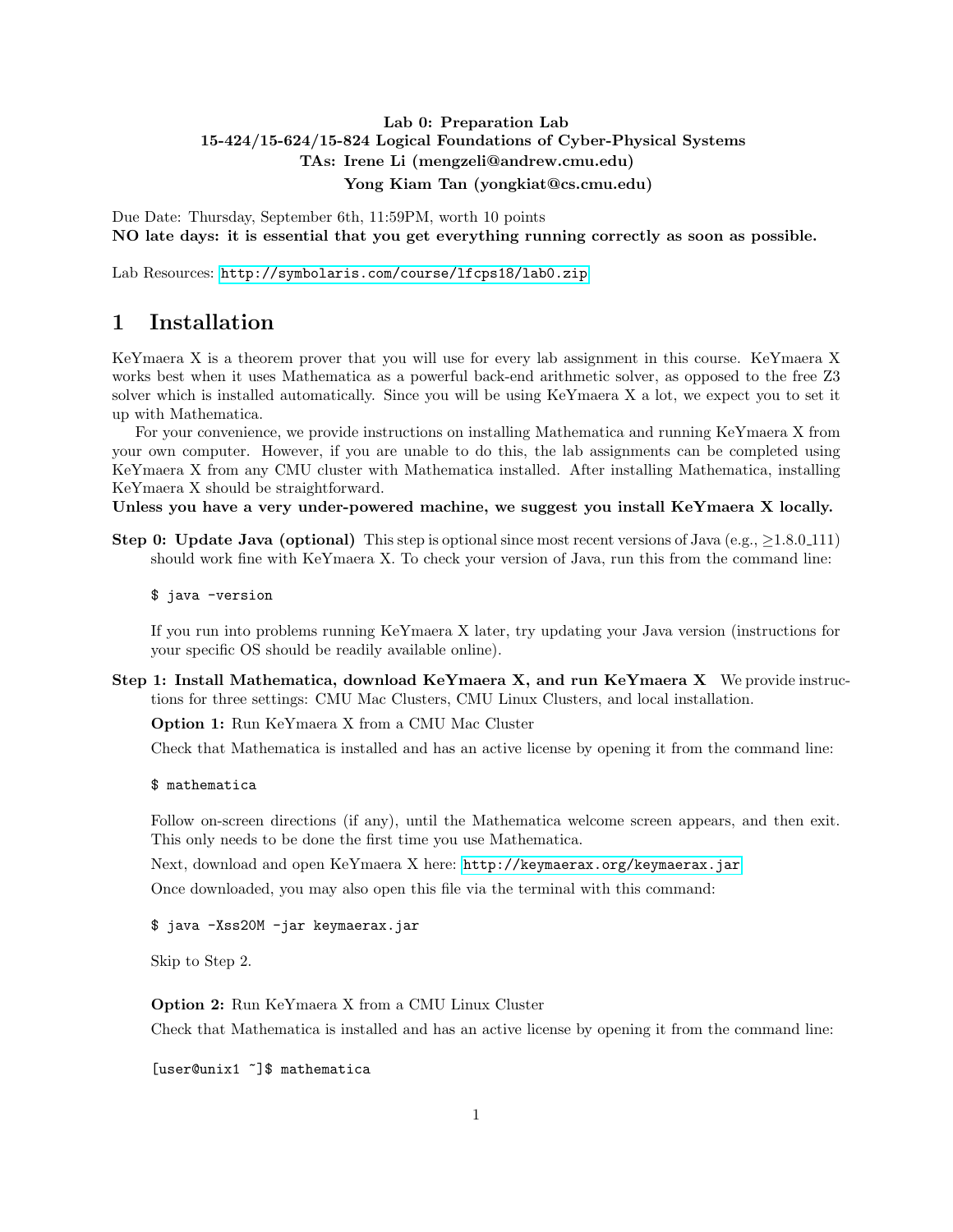Follow on-screen directions (if any), until the Mathematica welcome screen appears, and then exit. This only needs to be done the first time you use Mathematica.

Then run the following from the command line to download and run KeYmaera X:

[user@unix1 ~]\$ wget http://keymaerax.org/keymaerax.jar [user@unix1 ~]\$ java -Xss20M -jar keymaerax.jar

Skip to Step 2.

Option 3: Run KeYmaera X from your personal computer.

First, download the latest CMU student version of Mathematica version from here:

<https://www.cmu.edu/computing/software/all/mathematica/index.html>

At the point of writing, this should get you Mathematica version 11.3.

The installation file is large, so the download will take some time.

Follow the detailed installation instructions in the **README** file to install Mathematica and retrieve a license key from the Wolfram website.

Before proceeding, activate Mathematica by launching Mathematica and entering the license key that you obtained by following the instructions in the README file included with Mathematica.

#### Is Mathematica Installed?

To check that Mathematica is installed:

- Open a terminal and run the math command. You should get a prompt like " $In[1]:="$ ". Type  $1=1$  and hit enter. You should see some reasonable output :-) If you see some message about license information, follow the directions in the README file that came with Mathematica.
- If you do not know how to open a terminal window, Google " $\langle$ your operating system $\rangle$ open terminal". Google will give you some instructions right on the search page.

Next, download KeYmaera X: <http://keymaerax.org/keymaerax.jar>

Open keymaerax.jar or run java -Xss20M -jar keymaerax.jar from the command line. Doubleclicking on keymaerax.jar may not work:

- If you are on a Mac, open the folder containing keymaerax.jar in Finder, and then right-click on keymaerax.jar and select Run
- If you are on a Windows machine, try running java -jar keymaerax.jar from the command line if double-click does not work.
- If you are on a Linux machine, run java -Xss20M -jar keymaerax.jar if double-clicking does not seem to have any effect. You may also need to set the executable bit by running chmod +x keymaerax.jar.

You may safely ignore any Java security warnings.

Step 2: Access the KeYmaera X Web User Interface By now, you should have run java -Xss20M -jar keymaerax.jar or otherwise launched KeYmaera X. When doing so, you should have seen a loading screen with a progress bar. After a few moments, a web browser window should automatically open the KeYmaera X web-based user interface. If this does not happen, open a web browser and go to <http://127.0.0.1:8090>.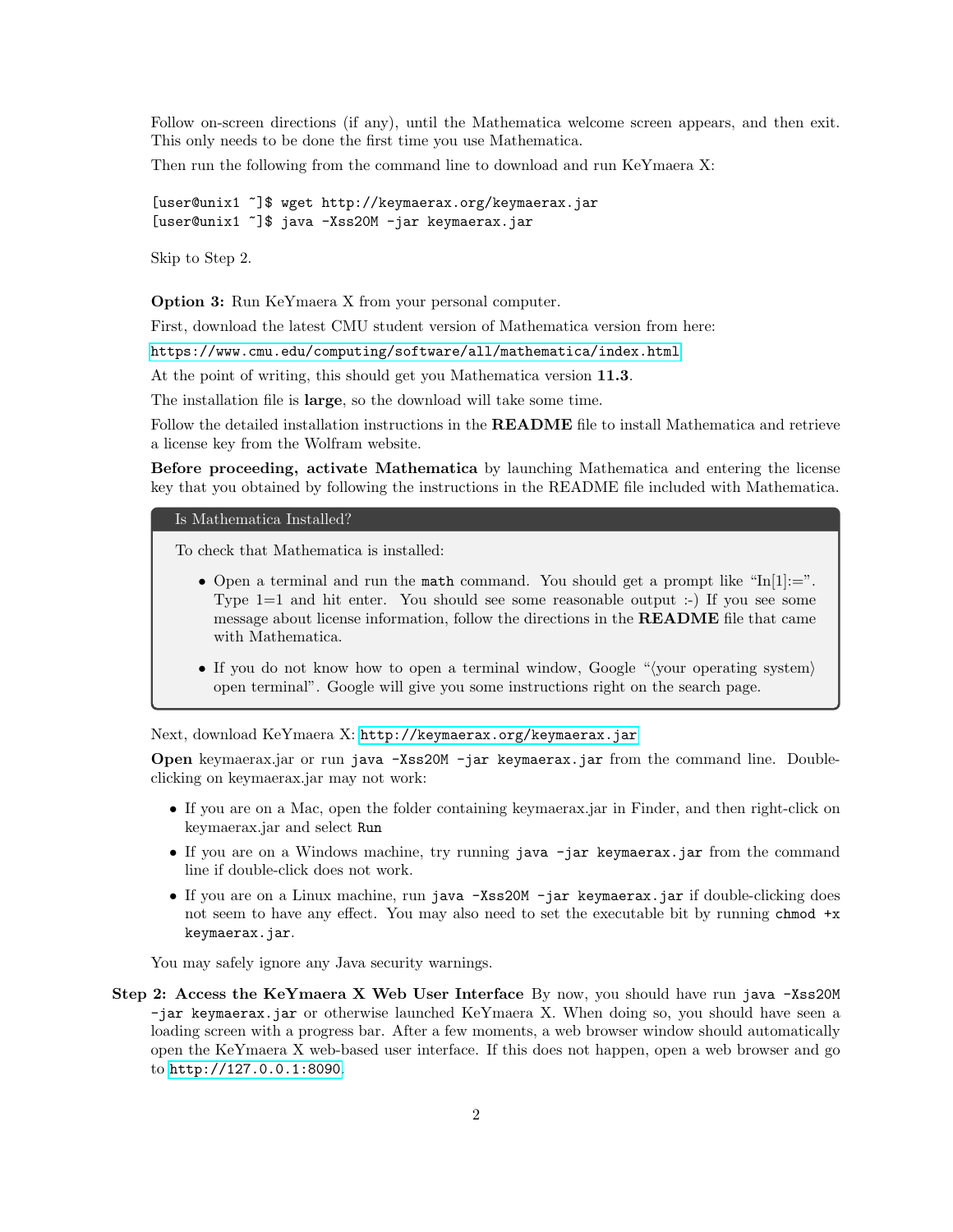Is KeYmaera X Running?

KeYmaera X runs in the background. To check if KeYmaera X is running, simply access the web page <http://127.0.0.1:8090> from you web-browser.

Step 3: Register an Account and Log In to KeYmaera X Enter a username and password and press Register . Accept the license agreement and you will be logged in automatically.

Password Security Note: We take standard security precautions with passwords, such as storing them only as a salted hash and using timing attack-resistant hash comparisons. That being said, we do store the salted hash in the home directory of the machine where you ran keymaerax.jar.

If you do not like this, we recommend using a throwaway username and password, such as "guest" and "guest".

#### Step 4: Configure KeYmaera X to use Mathematica

 $Click | Help | and then | Tool Configuration$ 

Set the  $Arithmetic$  Solver to Mathematica.

If you are running KeYmaera X on your own machine, click | Reset to \_ default | (where  $\overline{\ }$  is the name of your operating system) next to each of the input boxes. Then, click  $\vert$  Save Configuration

Wait for a dialog to appear indicating that KeYmaera X has been reconfigured. When the dialog appears, close the dialog and restart KeYmaera X by clicking the power button in the top right-hand corner of the web UI.

### Note: The clusters use a non-default path for Mathematica. For the clusters, use the following paths:

- MathKernel: /usr/local/depot/mathematica-11.3/Executables/MathKernel
- JLink (make sure to copy both lines of the path):

/usr/local/depot/mathematica-11.3/SystemFiles/Links/JLink/SystemFiles\ /Libraries/Linux-x86-64/libJLinkNativeLibrary.so

We tell you to use Mathematica by default because it usually works better than  $Z3$ . However,  $Z3$ may also work better once in a while. You can return to this page and select Z3 later if you wish to experiment with it.

#### Updating KeYmaera X

KeYmaera X is constantly being updated. The current version status is displayed on the footer of any page. Currently, you should see the text KeYmaera X version 4.5.0 (latest release) on the footer of any page in the KeYmaera X web UI. Sometimes you will see an update text like:

(version \_ is now available from keymaerax.org)

This indicates that your version of KeYmaera X is out of date. Delete your current keymaerax.jar and download the latest release of KeYmaera X from <http://keymaerax.org/keymaerax.jar>.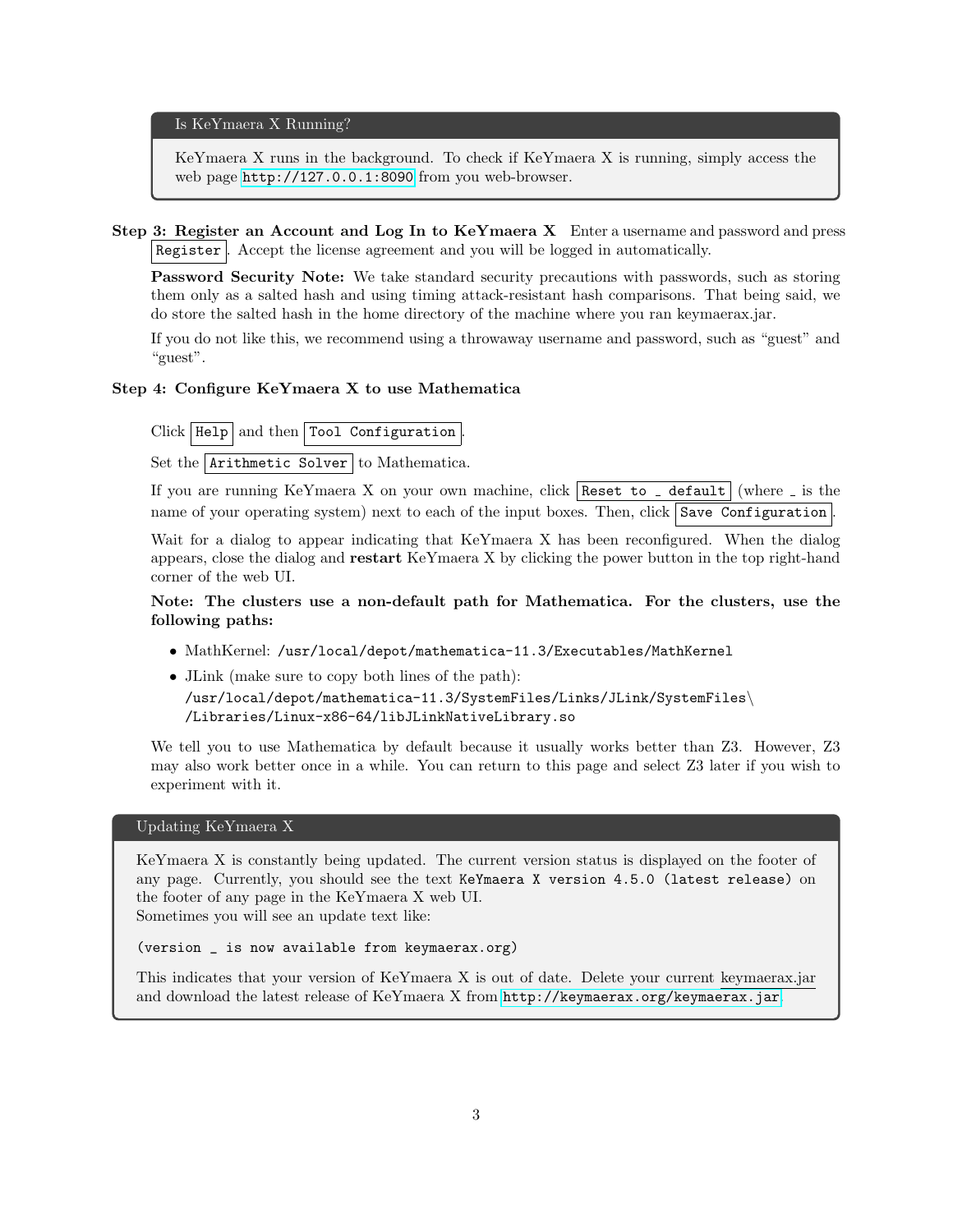## 2 Getting Started with KeYmaera X

Here are a couple of exercises so that you can start getting familiar with KeYmaera X. Download the template files for this lab from: <http://symbolaris.com/course/lfcps18/lab0.zip> For subsequent labs, a link to the lab resources will be included at the start of the file. Remember to download and use these for the labs!

This lab also contains basic instructions for downloading the .kya files that you will use when submitting proofs for the lab assignments. Refer back to this lab if you forget how to export this files in future labs, and take note of the warnings in bold.

#### • Exercise 1: Prove a property using KeYmaera X and Mathematica.

Load lab0.kyx (included in lab0.zip) into KeYmaera X:

- Click on Models in the menu bar at the top of the page.
- Click New Model and enter a model name (anything will do; e.g., Lab 0 Part 1).
- Click Select File and locate the lab0.kyx file.
- Click Preview to see what you have loaded.
- $-$  Click  $\vert$  Save  $\vert$ .
- The new model should appear in the list of models. Click the  $\mathcal{E}$  button in the Actions column to start a new proof for this model.
- Click  $\blacktriangleright$  Auto . Wait while the automatic proof search procedure executes. This took 1-2 seconds on the TA's machine.
- Eventually a dialog should appear indicating that the procedure succeeded (see Figure [1\)](#page-4-0). From here you can download your work by pressing Download archive, which will give you the .kya file for your proof.

You need to submit .kya files for every KeYmaera X proof that you have done for this course.

Do not confuse this with the Download tactic and Download lemma buttons which will only give you partial information in the form of .kyt and .kyp files.

### DO NOT submit .kyt and .kyp files. We will not be able to grade your assignment.

– If you forget to download the archive when you finish the proof, the same functionality is also available from the **Proofs** screen by clicking the **F** button next to your proof.

For grading purposes, your .kya files should contain exactly one model and one proof.

If you have multiple proofs for a model, make sure to download only the proof that you want to submit from the  $Proofs$  screen.

- If for some reason your .kya file will not download, see Appendix [A](#page-6-0) for another way to submit assignments in case of emergency. However, that method is harder to grade, so please only do it when absolutely necessary.
- If the proof automation finishes but the proof is not done yet (i.e. the Proof Result dialog does not appear), this probably means Mathematica is not configured correctly. Make sure Steps 1 through 4 were completed correctly.

### • Exercise 2: Finding counterexamples with KeYmaera X.

Think of the formula  $\forall x(x > 0 \land x < 1)$ , i.e., for all real numbers x, x is greater than 0 and x is smaller than 1. Is this formula valid? If not, why? Can you find a counterexample?

Counterexamples are assignments of variables that falsify the formula, and therefore the existence of a counterexample implies the formula is false. KeYmaera X prefers to check whether formulas are true, so it won't try to find a counterexample unless we ask for it explicitly.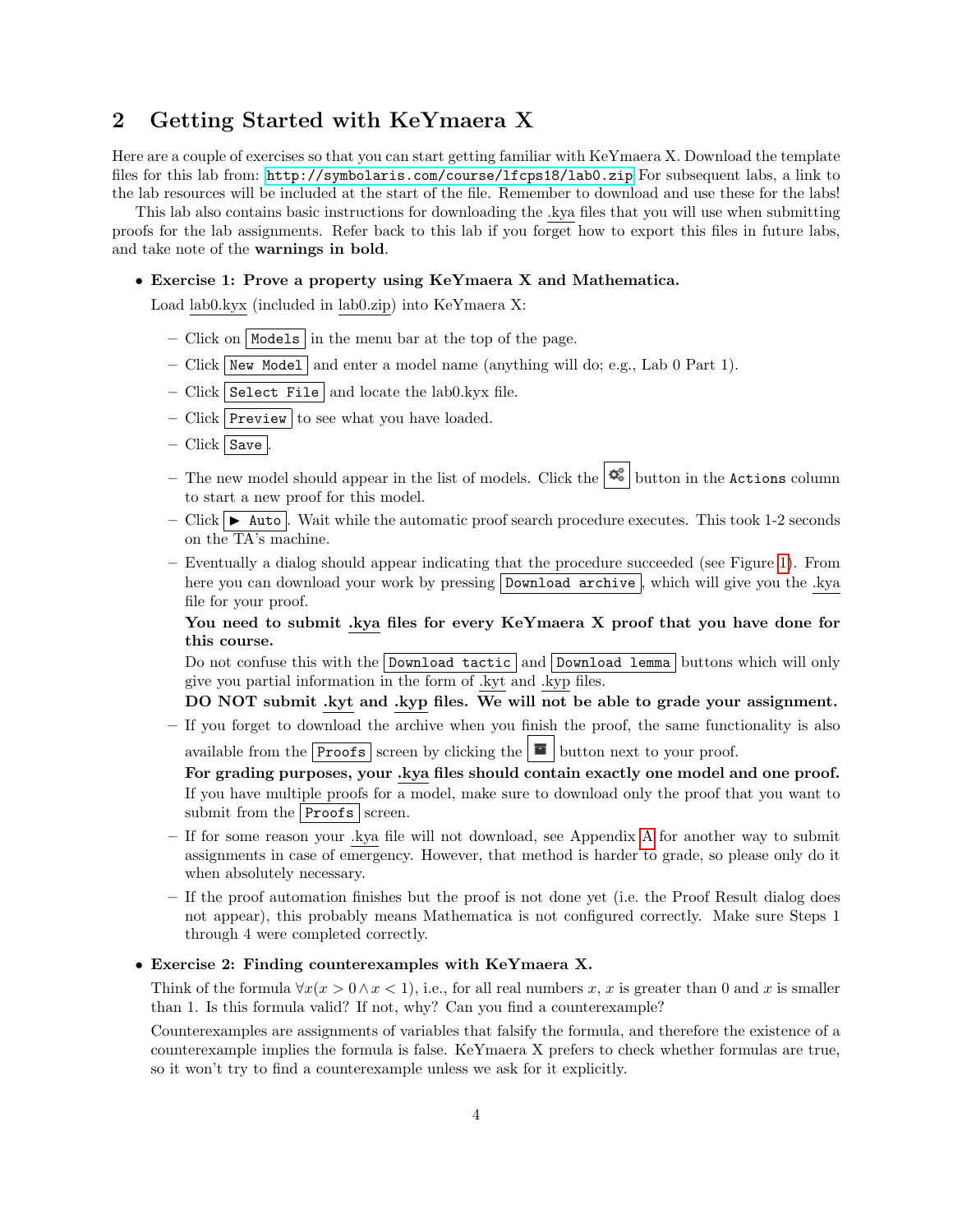| Provable                                | All goals in your proof agenda have been closed.                                       |  |  |
|-----------------------------------------|----------------------------------------------------------------------------------------|--|--|
|                                         | Provable( ==> v>8&a>0->[a:=a+A()^2;{a:=a+(A()-1)^2+(A()-2)^4;}*{v'=a&v>=0}]v>0 proved) |  |  |
| Tactic to Reproduce the Proof<br>master |                                                                                        |  |  |
|                                         |                                                                                        |  |  |

<span id="page-4-0"></span>Figure 1: Proof Result dialog for a successful proof.

| Step back      | Edit <b>A</b> Browse                                                                              |           |
|----------------|---------------------------------------------------------------------------------------------------|-----------|
| Closing $\sim$ | Inspect $\sim$                                                                                    |           |
| -1:            | Counterexample<br>Simulate<br><b>Find assumptions</b><br>Export current subgoal<br>Download proof | d Goal () |

Figure 2: Dropdown menu from Inspect  $\blacktriangledown$ .

- Create a new model from lab0-forall.kyx in KeYmaera X. Use Preview to take a look at the syntax. Start a new proof for the model.
- Explore the interface. Select the whole formula by hovering the mouse over the  $\forall x$ .
- To find a counterexample, click  $\boxed{\text{Inspect } \blacktriangledown}$  and select  $\boxed{\text{Counterexample}}$ . A window should pop up with a counterexample. Make sure that the counterexample that KeYmaera X found is indeed a counterexample.
- Write the generated counterexample in lab0.txt.
- Exercise 3: Write a formula yourself. Create a new file called lab0-transitivity.kyx. Using KeYmaera X's syntax from the cheatsheet<sup>[1](#page-4-1)</sup> and the lab0-forall.kyx example, write down the following formula that expresses transitivity of  $>$  for the real numbers.

$$
\forall x (\forall y (\forall z ((x > y \land y > z) \to x > z)))
$$

<span id="page-4-1"></span> $^{\rm 1}$ <http://keymaerax.org/KeYmaeraX-sheet.pdf>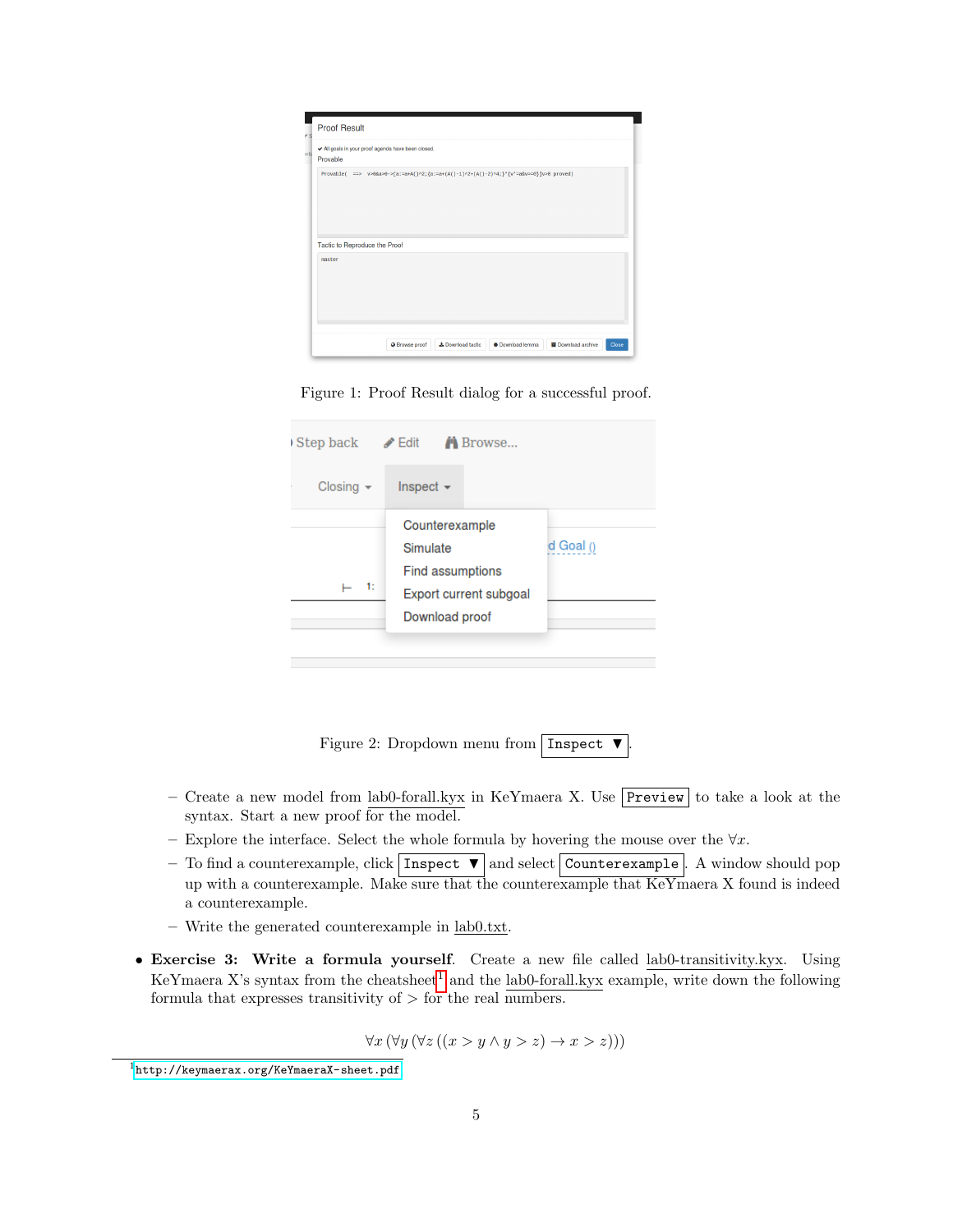A template file is included with the code handout for this assignment in lab0-transitivity.kyx. After filling out the template with your answer, load your new lab0-transtivity.kyx file into KeYmaera X and make sure that it parses correctly. Complete the proof as you did in Exercise 1 with  $\blacktriangleright$  Auto and generate the corresponding .kya file.

• Exercise 4: Semantics for First-Order Logic. For each of the formulas below, write in lab0.txt whether the formula is unsatisfiable, (just) satisfiable, or valid, and briefly explain why. If you wish, check your work in KeYmaera X using the features you just learned.

1.  $\exists y \ xy = 1$ 

2. ∀ $x\exists y$   $xy = 1$ 

# 3 Submission Instructions

We will use Autolab (<https://autolab.andrew.cmu.edu/courses/15424-f18/>) for all submissions in this course.

When submitting a lab assignment, you will receive a *preliminary* binary grade  $(0/1)$ . If you receive a score of 0, it means there was some error in your submission – a missing file, a file that KeYmaera X could not parse, etc. If you receive a score of 1, then you submission is in valid form. The Autolab binary score indicates whether your submission is valid and does not necessarily indicate your final grade on the lab!

Your final submission for Lab 0 should be in the form of **a single** .**zip file** containing these 3 files:

lab0.kya – The archive for the model lab0.kyx distributed with this lab. This contains the model and proof from Exercise 1.

lab0-transitivity.kya – The archive for your answer and proof for Exercise 3.

lab0.txt – A text file containing answers to the written questions (Exercises 2 and 4).

At the top of your .kya files, create a comment that says how long the tactic for your proof takes to run and whether the proof closes. The template is already included in the .kyx files distributed with this assignment. For example:

```
/**
* Running time (in minutes, estimate): 2 mins
* Proved? (Y/N): Y
* KeYmaera X Version: 4.5.0
* ...more comments here...
*/
```
This comment block should be included in all .kya files you submit in this course.

Please do not include any personally identifiable information in your submission. This way it is easier for us to grade anonymously and reduce implicit grading bias. Autolab already knows who you are so there is no need to say so in your submission.

# 4 Installation FAQ

We know this is new software, and all new software has bugs. We want you to be able to spend as much of your time as possible focusing on the assignment instead of dealing with bugs, so please reach out to us when something seems broken and we will respond as quickly as possible.